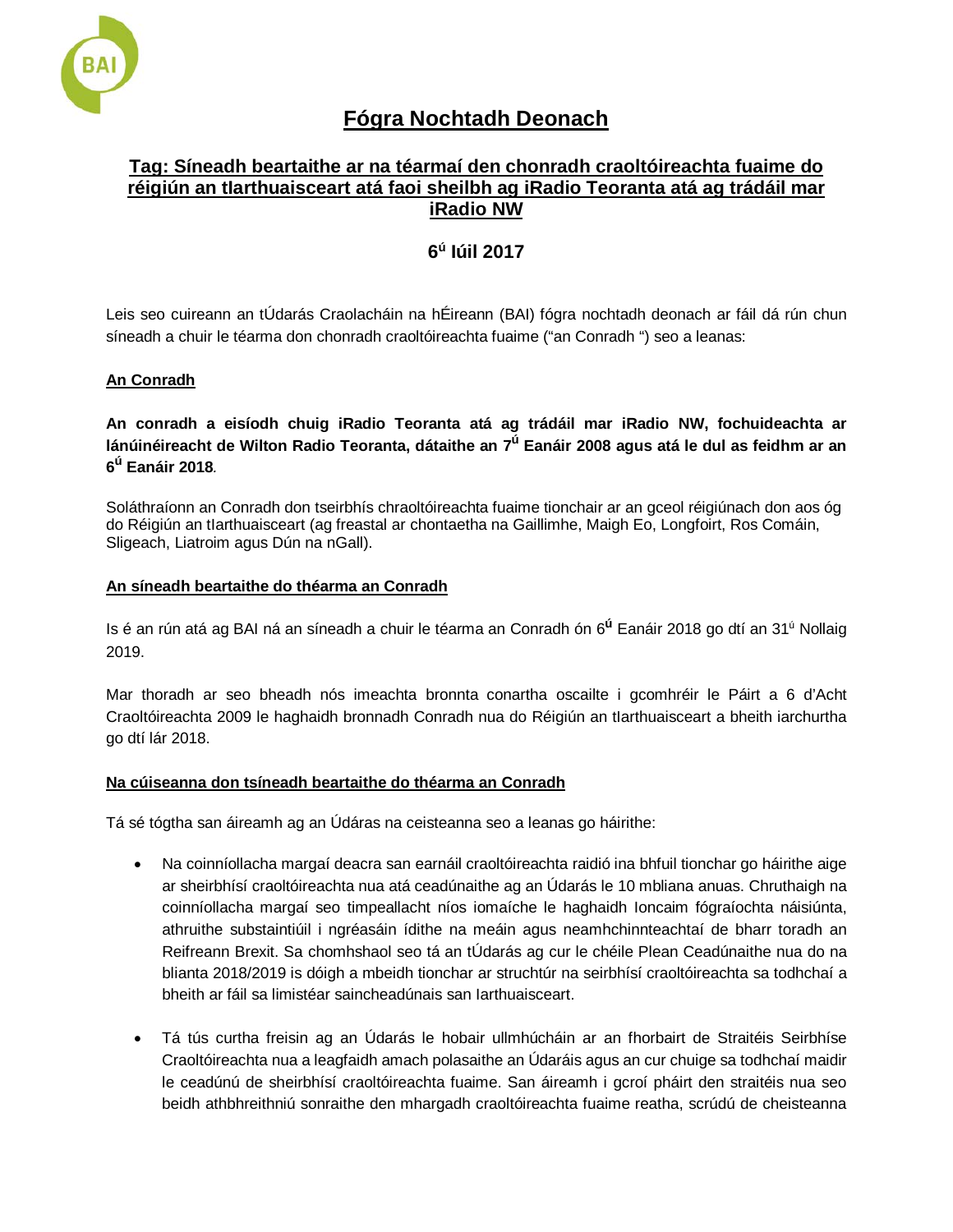

inmharthanachta agus inbhuanaitheachta atá tagtha chun cinn do chraoltóirí le cúpla bliain anuas agus cén cineál/acha raidió is fearr chuig tírdhreach meáin atá ag forbairt. Beidh tionchar mór ag ábhar an Straitéis Seirbhíse Craoltóireachta nua an Údaráis ar smaointe ar chóir go gcuirfeadh sé eolas ar fáil ar an gceadúnú de sheirbhísí craoltóireachta fuaime sa todhchaí, an limistéar saincheadúnais réigiúnach den Iarthuaisceart san áireamh. I gcúinsí áirithe, tá sé meáite riachtanach agus oiriúnach do bhronnadh de chonradh craoltóireachta nua don limistéar saincheadúnais réigiúnach san Iarthuaisceart a bheith déanta sa chomhthéacs den Straitéis Seirbhíse Craoltóireachta ar chóir a bheith críochnaithe déanach i 2017.

• I bhFeabhra 2010, bhí sé riachtanach don Údarás líon bearta costchiorraithe a cheadú chun inmharthanacht iRadio NW agus an tseirbhís chraoltóireachta réigiúnach don aos óg sa limistéar saincheadúnais san Oirthuaisceart agus Lár Tíre a chinntiú (ina bhfuil an conraitheoir reatha IRadio Oirthuaisceart agus Lár Tíre ag trádáil mar iRadio NEM). San áireamh anseo bhí an comhshuíomh den dá sheirbhís a cheadú, comhroinnt an fhoireann agus réamhrá de sceideal cláir amháin a cheadú. Leis seo, bhí sé riachtanach don Údarás chun comhtháthú breise de na seirbhísí a cheadú agus laghdú i leibhéil fhoirne i rith 2011 chun go mbeadh an dá sheirbhís ceadaithe feidhmiú go héifeachtach ar bhonn comhtháite agus comhroinnte don chuid eile de na conarthaí craoltóireachta reatha.

De bharr na cúinsí seo, measann an tÚdarás gur chóir moill a chuir ar bhronnadh an Conradh Craoltóireachta nua don limistéar saincheadúnais san Iarthuaisceart le haghaidh tréimhse de 24 mí chun a chinntiú go mbeadh an Conradh bronnta ar bhealach comhsheasmhach le Straitéis Seirbhísí Chraoltóireachta nua an Údaráis agus a Phlean Ceadúnúcháin do 2018/2019. Meastar go gcuirfidh cur chuige den chineál seo an deis is fearr ar fáil chun seirbhísí craoltóireachta inmharthana airgeadais a bhunú do limistéar saincheadúnais an tIarthuaisceart thar meán agus fadtéarmach. Chun leanúnachais eagraithe den tseirbhís chraoltóireachta san idirthréimhse a chinntiú, tá sé measta go bhfuil sé riachtanach don Údarás síneadh a chur le téarma an conradh reatha go dtí 31<sup>ú</sup> Nollaig 2019.

## **Deis aighneachtaí a dhéanamh in aghaidh an síneadh beartaithe de théarma an Conradh**

D'fhoilsigh an tÚdarás an Fógra Nochtadh Deonach seo chun aon pháirtithe a chur ar an eolas a bhfuil suim acu greim sábháilte a fháil ar an gconradh don tseirbhís chraoltóireachta fuaime tionchair ar an gceol réigiúnach (aos óg) do limistéar saincheadúnais an tIarthuaisceart de rún an tÚdarás chun síneadh a cheadú ar théarma an Conradh reatha chun cead a thabhairt don oibreoir reatha leanúint ar aghaidh ag cur ar fáil an tseirbhís chraoltóireachta ábhartha go dtí an 31ú Nollaig 2019. Tá cuireadh faighte ag aon pháirtithe leasmhara aighneachtaí a dhéanamh taobh istigh de 21 lá d'fhoilsiú an Fógra Nochtadh Deonach má chuireann siad in aghaidh an tsínidh beartaithe den Chonradh reatha go dtí an 31ú Nollaig 2019. Ba chóir do pháirtithe leasmhara ábhartha na réimsí a leagann amach in aon aighneacht a mheastar go mbeidh tionchar diúltach ar an bpáirtí sin ar cheadú an síneadh teoranta beartaithe den Chonradh reatha go dtí an 31ú Nollaig 2019, san áireamh, sonraí iomlán d'aon thorthaí airgeadais diúltach atá líomhnaithe a theacht aníos ón síneadh Chonartha beartaithe.

Beidh aon aighneacht a fhaigheann an tÚdarás taobh istigh de 21 lá den Fhógra seo measta ag an Údarás sula ndéanfar cinneadh deiridh maidir lenar chóir an síneadh beartaithe chuig téarmaí an Conradh reatha atá faoi sheilbh ag iRadio Teoranta a cheadú.

Tá na haighneachtaí i scríbhinn ó pháirtithe leasmhara le bheith comhlíonta i gcomhréir le struchtúr leagtha amach sna "*Treoirlínte Aighneachta: Fógra do Rún chun Síneadh a chur le Téarmaí an Conradh*